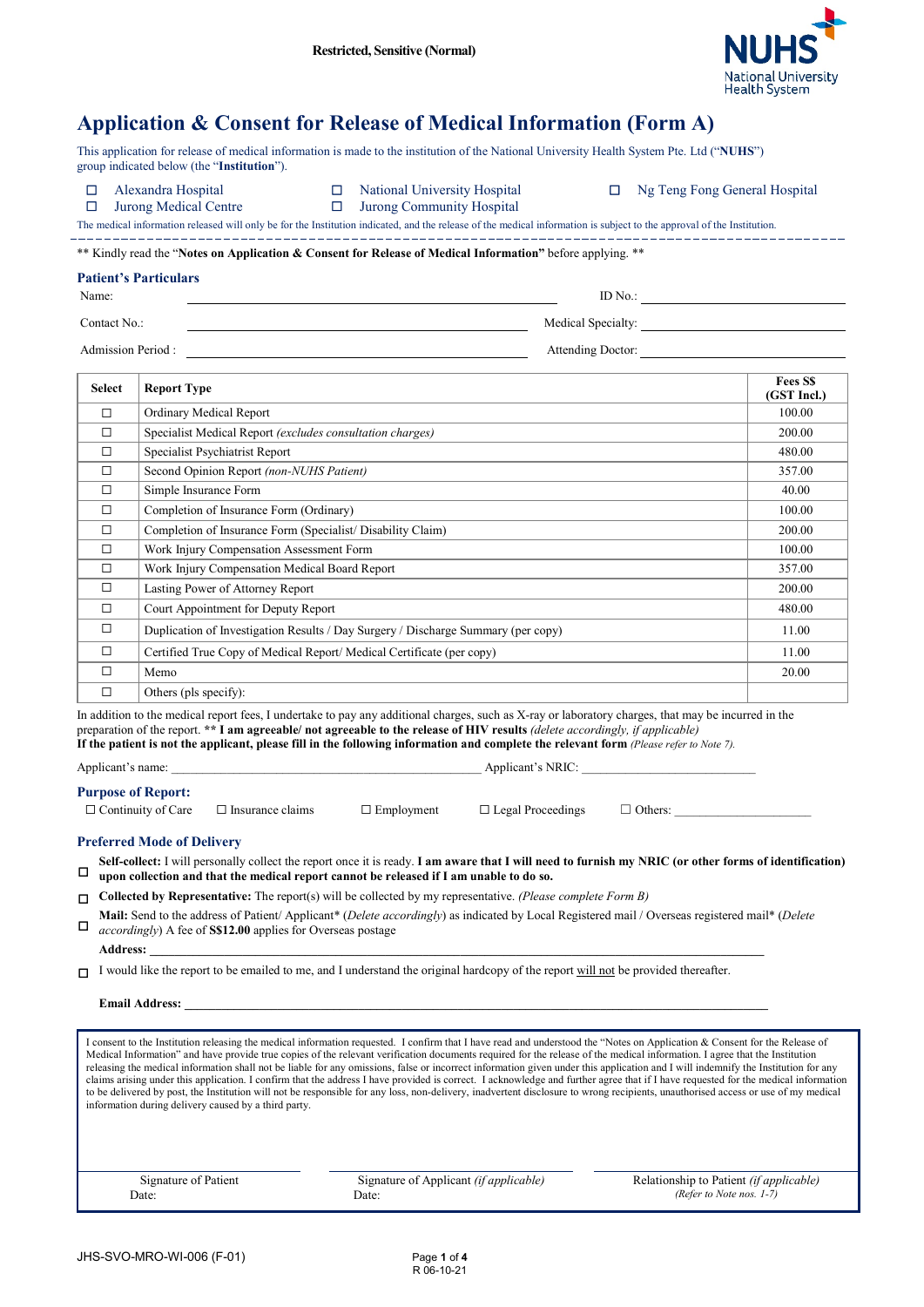

## **Types of Medical Information / Services**

#### **Completion of Detailed Insurance Form (Ordinary)**

A detailed insurance claim form to be completed by the doctor. The form will require information such as: diagnosis, details of injuries suffered, treatment given.

#### **Completion of Insurance Form (Specialist or Disability Claim)**

A detailed insurance claim form provided by the insurance company for the doctor to assess the patient's *disability status***.** The form will require information such as: prognosis, diagnosis, details of injuries suffered, treatment given. *Consultation fees will be charged separately by the clinic on the day of the assessment.*

## **Simple insurance form (Outpatient Only)**

A simple insurance form usually requested by insurance company of a *Group Department*. The form will require information such as: Diagnosis, Diagnosis code, Procedure, Procedure code, Referring doctor.

## **Ordinary Medical Report**

A report put up by the doctor based on patient's medical records. It is a factual record of the patient's medical conditions.

#### **Specialist Medical Report**

A detailed medical report that usually highlights the history of a medical complaint or injury. The doctor will include findings of the assessment as well as their opinion and prognosis of the patient. For Orthopaedic cases, an appointment will be arranged for the patient to be reviewed by the doctor. For other disciplines, an appointment would only be arranged if the doctor requests on a needs basis. *Consultation fees will be charged separately by the clinic on the day of the assessment.*

#### **Specialist Psychiatrist Report**

This report is prepared by a patient's psychiatrist in response to a request that requires a professional opinion with regards to the patient's prognosis and disabilities. It is based on an actual assessment of the patient and may involve a review at the Psychological Medicine Specialist Outpatient Clinic. *Consultation fees will be charged separately by the clinic on the day of the assessment.*

## **Work Injury Compensation Assessment**

This is an assessment to determine work-related injuries, the degree and period of disability for workmen's compensation purpose under the Workmen's Compensation Act. Scope of the report is as per "Medical Report on Traumatic Injuries for Workmen's Compensation" form prescribed by the Ministry of Manpower.

## **Court Appointment for Deputy (Mental Capacity Act)**

This report is prepared by the patient's psychiatrist in response to requests that require a professional opinion with regards to the patient's prognosis and disabilities. It is based on an actual assessment of the patient and may involve a review at the Psychological Medicine Specialist Outpatient Clinic. Applicant has to make an appointment with the clinic for the Affidavit to be signed together with the Commissioner of Oath.

## **LPA (Lasting Power of Attorney) Report**

Issuance of LPA Certificate. LPA *report fees do not include the consultation fees, if patient has to be assessed by a specialist first for the purpose of providing these reports. Consultation fees will be charged separately by the clinic on the day of the assessment.*

## **Second Opinion Report (non-NUHS patient only)**

A medical report requested by a non-NUH patient seeking second opinion from an NUH specialist. An appointment will be arranged for Consultant to assess the patient. Patients may be required to provide the attending specialist with their previous medical report or investigation results.

## **Investigation Results/ Inpatient Discharge Summary/ Day Surgery Report**

Duplication of *investigation results* such as X-ray reports, CT scan reports, blood test results, ECG reports, Histopathology reports, Cytogenetic reports, Bone Density Report and Urine Test Result. *Inpatient Discharge Summary* is a document that provides a summary of the patient's medical condition, diagnosis, procedure and medication given during a specific hospitalization episode. *Day Surgery Report* is a duplicate copy of the Day Surgery Discharge Summary. It will provide brief information of the surgery, diagnosis and procedure.

#### **Duplication of Medical Certificate/ Medical Report**

It is an application for a certified true copy of medical certificate for hospitalization/outpatient medical leave issued by doctors or a duplicate copy of medical report that was previously issued.

#### **Referral Letter**

A duplicate copy of patient's referral letter from Polyclinic and/or General Practitioners.

#### **Memo**

Memo is a statement from a doctor to state patient's diagnosis with no explanation of medical condition.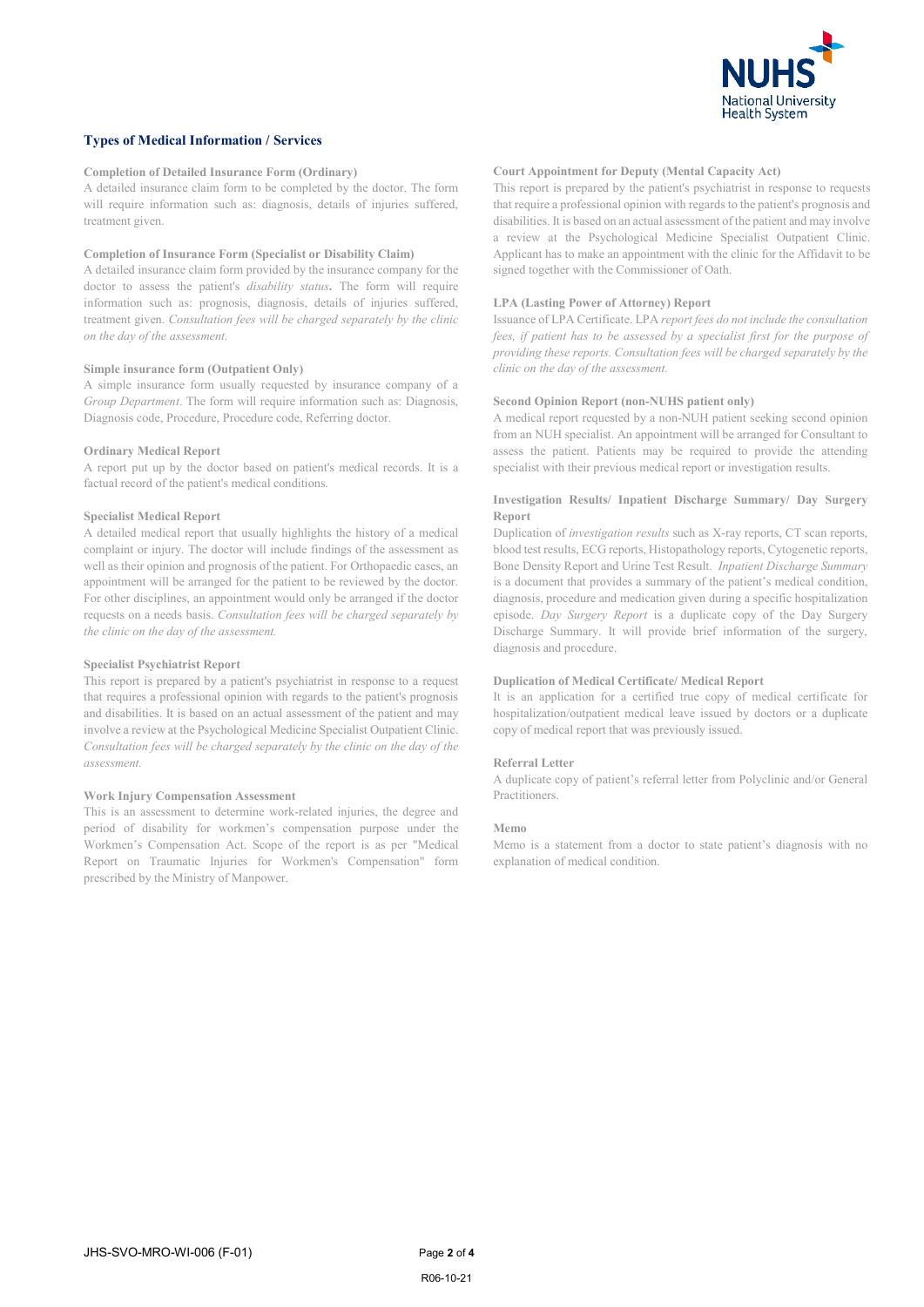

## **NOTES ON APPLICATION & CONSENT FOR RELEASE OF MEDICAL INFORMATION**

- 1) In accordance with the Personal Data Protection Act (No.26 of 2012) and because of medical confidentiality, the application can only be made by the patient,
	- a) except if the patient is
		- i) a minor.
		- ii) deceased.
		- iii) mentally incapacitated.
	- b) or if the report is for workmen compensation.
		- i) Workmen Compensation reports can be applied by the patient or his / her employer. The completed report will be given directly to the Ministry of Manpower.
- 2) If the patient is a minor, the application is to be made by either of the patient's parents or legal guardian. A minor is someone who is below 21 years old, who is not an active National Serviceman, and who is not married or a widower or widow.
- 3) If the patient is deceased,
	- a) the application is to be made by the Legally Appointed Representative of the Estate. This is either an executor of the deceased's Will who has been granted probate, or a person who has been appointed as an administrator of the deceased's estate by the Singapore Court.
	- b) In circumstances where the deceased has no Will and no person has been appointed as the Legally Appointed Representative of the Estate, and the application is not related to contentious court proceedings, then the application can be made by the deceased's Closest Relative (who is living and has the mental capacity to do) as defined and prioritised below. The Closest Relative is the individual listed below, and is the elder or eldest of two or more such individuals:
		- i) First priority: Spouse.
		- ii) Second priority: Child (includes legally adopted child).
		- iii) Third priority: Parent.
		- iv) Fourth priority: Sibling.
		- v) Fifth priority: Other relation
- If the patient lacks mental capacity, and in accordance with the Mental Capacity Act (Cap 177A),
	- a) the application is to be made by the Legally Appointed Representative, who is a Donee of a Lasting Power of Attorney granted by the patient, or by a Deputy appointed for the patient by the court.
	- b) If the patient does not have a Legally Appointed Representative, then the application is to be made by the patient's Closest Relative (see 3(b) above) or if there are no living relatives, a person named by the patient as someone to be consulted on the matters relating to this application (an "Interested Person". Please refer to 7(f) across for more information).
- 5) Psychiatric medical reports cannot be addressed or released to the patient's family members unless authorisation by patient is given (i.e. Form B)
- 6) Application that has a blank insurance form to be completed by doctor can be submitted by the patient or a representative on patient's behalf, provided that the patient has authorised and consented to the disclosure of the required information.
- Forms and supporting documents required are:
	- a) Copy of the completed "Application & Consent for Release of Medical Information" (i.e. "Form A").
	- b) If patient is applicant: Scanned copies / photocopies of the Patient's NRIC (or appropriate identification documents), both front and back views.
	- c) If applicant is not patient: Scanned copies / photocopies of the Applicant's NRIC (or appropriate identification documents), both front and back views and a copy of completed "Authorisation for Application of Medical Report (i.e. "Form B").
		- In addition, scanned copies / photocopies of all relevant documents (e.g. Birth Certificate, Marriage Certificate, Grant of Probate, Letter of Administration, Lasting Power of

Attorney, Order of the Court (Appointment of Deputy) as proof of the applicant's relationship to patient, if the applicant is not the patient.

- d) For deceased patient, scanned copy / photocopy of the death certificate and relevant verification documents, e.g. Grant of Probate, Letter of Administration, or any other legal document that certifies the applicant is the Legally Appointed Representative. Please note the Will itself shall not suffice as verification documentation.
- e) For deceased patient, where the applicant is the Closest Relative the following documents are required:
	- i) Scanned copy / photocopy of the death certificate; and
	- ii) Copy of the completed "Additional Consent & Declaration for Release of Medical Information for Deceased Patient" (i.e. "Form C"). Section 1 must be completed by the applicant. Section 2 must be completed by all living spouse(s) / children / parent / siblings of the deceased patient (other than the applicant), if the applicant is not the only living spouse / child / parent / sibling. Scanned copies / photocopies of the relevant verification documents (e.g., marriage certificates, birth certificates) are to be provided by each declarant (i.e. spouse / child / parent / sibling) as proof of relationship to the deceased patient.
- f) For patient who lacks mental capacity, and for whom the applicant is a Closest Relative:
	- Copy of the completed "Additional Declaration for Release of Medical Information for Patient with Mental Incapacity" (i.e. Form D). This is to be completed by the applicant and,<br>where applicable. the other living where applicable, spouse(s)/children/siblings/other relations
- g) If patient is a foreign worker who has left Singapore or has gone missing, and for whom the applicant is the Employer:
	- *i)* Copy of the completed "Indemnity Form for Workmen Compensation" (i.e. Form E) by the Employer.
	- ii) Scanned copies/ photocopies of MOM's letter to verify that patient has left Singapore and/or police report for missing worker(s).
- 8) **The Institution can only process your application upon fulfilling the verifications and receipt of all necessary forms, supporting documents and payment.**
- As a general guide, the time required for processing is about six weeks, from the date of receiving the completed forms, or the date of medical appointment for assessment, whichever comes later. Duplicate copies of investigation results, discharge summaries or medical certificates can be collected on the spot if the request is made in person at the respective application locations.
- 10) Administrative charges of one-third of the payment made will be imposed if a cancellation request is made while the medical report is being processed.
- 11) The release of the medical information is subjected to the official approval by the Institution.
- 12) A refund of the payment will be made in the event that the medical information cannot be released.